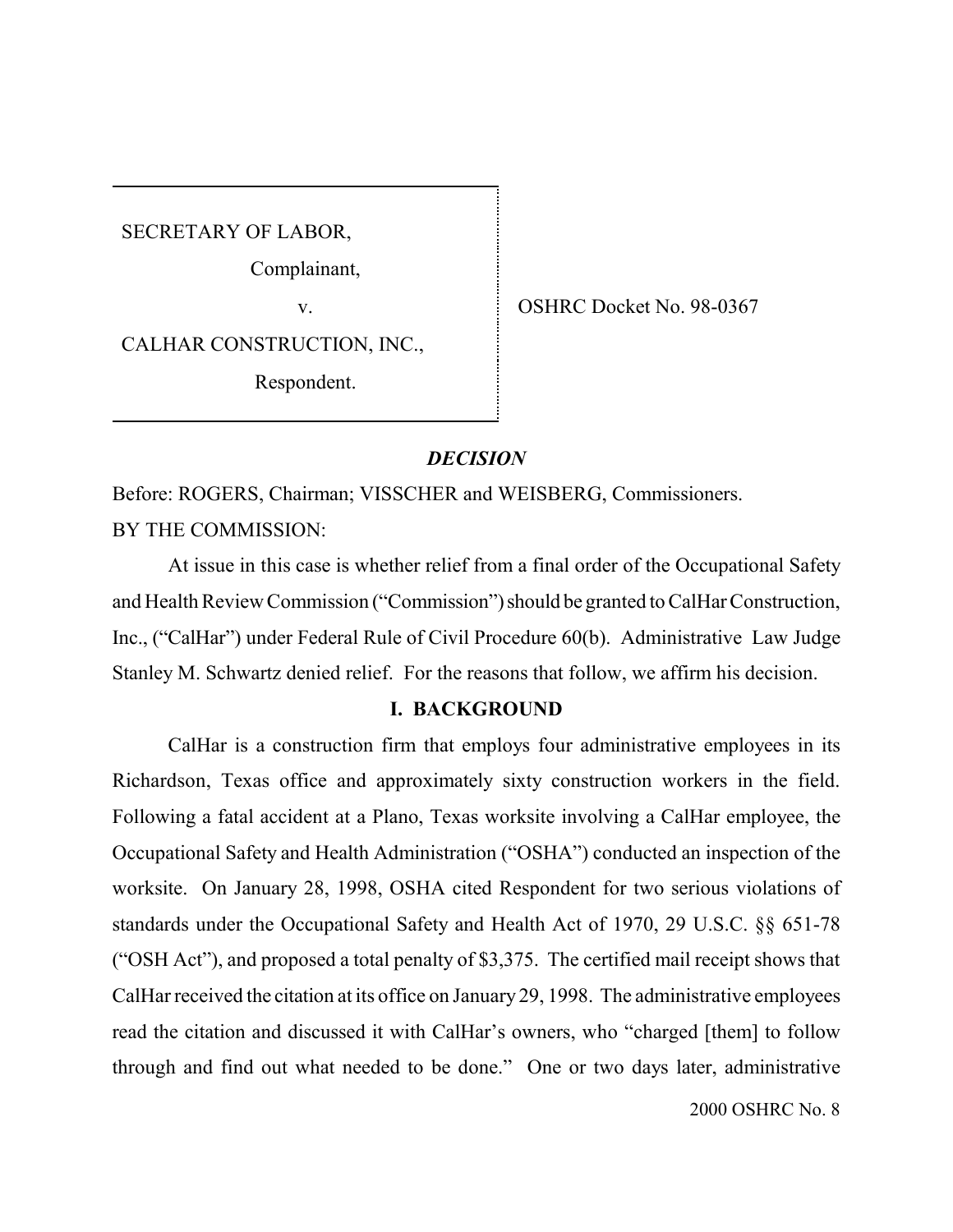employee Rhonda G. Ferguson telephoned OSHA's area office because she found the citation "very confusing" and wanted "to get it clearer." After being disconnected twice, Ferguson called a third time and left her name and telephone number; she was told that someone would return her call. CalHar's administrative employees put the matter aside because they did not "have the staff to stay on it and just continue calling." More than three weeks later, on February 25, 1998, when they realized they had not resolved the matter, Ferguson called OSHA again. She spoke to an individual in the regional office, who informed her that the contest period had expired, so CalHar would have to file a late notice of contest with the Commission. By letter dated March 4, 1998, CalHar asked the Commission to "reconsider [its] request for a hearing," which we construe as a late-filed notice of contest.

The Secretary filed a motion to dismiss CalHar's notice of contest, arguing that the fifteen-day contest period specified in section  $10(a)$  of the OSH Act had expired.<sup>1</sup> After a hearing on the issue of whether CalHar's notice of contest was timely, the judge held: "[t]hough in receipt of written instructions, CalHar believed that its telephone calls to OSHA

29 U.S.C. § 659(a). The Secretary asserts that the contest period expired on February 19, 1998.

<sup>&</sup>lt;sup>1</sup>Section 10(a) states:

If, after an inspection or investigation, the Secretary issues a citation under section 9(a), he shall, within a reasonable time after the termination of such inspection or investigation, notify the employer by certified mail of the penalty, if any, proposed to be assessed under section 17 and that the employer has fifteen working days within which to notify the Secretary that he wishes to contest the citation or proposed assessment of penalty. If, within fifteen working days from the receipt of the notice issued by the Secretary the employer fails to notify the Secretary that he intends to contest the citation or proposed assessment of penalty, and no notice is filed by an employee or representative of employees under subsection (c) within such time, the citation and the assessment, as proposed, shall be deemed a final order of the Commission and not subject to review by any court or agency.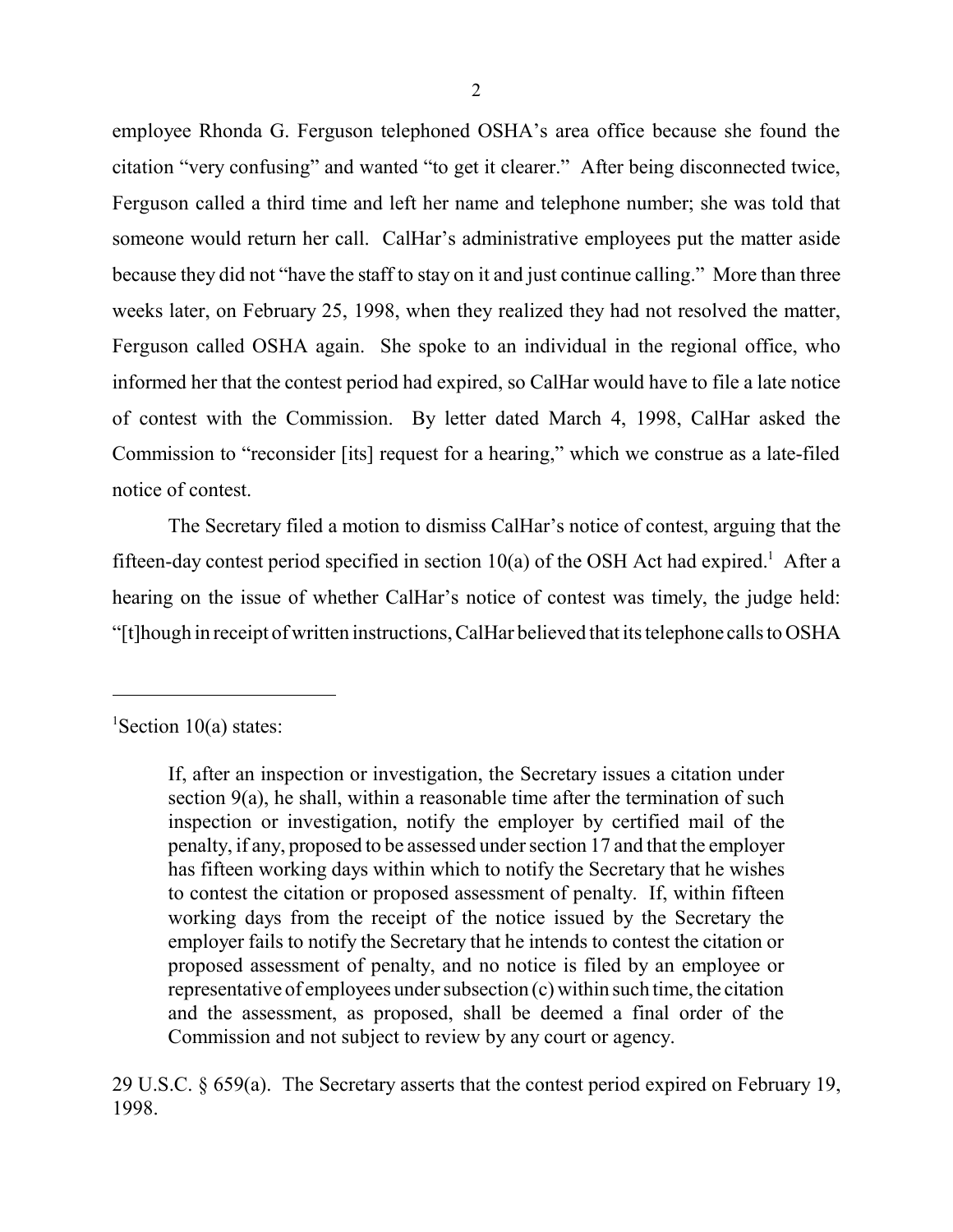were enough to fulfill its obligations. CalHar made no effort to pursue the course required by the citation and notice of proposed penalty." He denied relief from the final order under Federal Rule of Civil Procedure  $60(b)^2$  and dismissed CalHar's notice of contest. The judge relied on *Craig Mechanical, Inc.,* 16 BNA OSHC 1763, 1766, 1993-95 CCH OSHD ¶ 30,442, pp. 42,030-31 (No. 92-0372-S, 1994), *aff'd without opinion,* 55 F.3d 633 (5th Cir. 1995), where the Commission held that neither an employer's ignorance of procedural rules nor OSHA's failure to return phone calls constitutes grounds for relief.

## **II. DISCUSSION**

Under longstanding Commission precedent, relief may be granted under Rule 60(b) for noncompliance with the contest period specified in section 10(a) of the OSH Act in certain situations.3 *Northwest Conduit Corp.,* 18 BNA OSHC 1948, 1949-50, 1999 CCH

<sup>2</sup>The Rule provides in relevant part:

 **Rule 60. Relief from Judgment or Order.** \* \* \*

**(b) Mistakes; Inadvertence; Excusable Neglect; Newly Discovered Evidence; Fraud, Etc.** On motion and upon such terms as are just, the court may relieve a party or a party's legal representative from a final judgment, order, or proceeding for the following reasons: (1) mistake, inadvertence, surprise, or excusable neglect; . . . (3) fraud . . . , misrepresentation, or other misconduct of an adverse party[.]

 $3$ The Secretary argues that Federal Rule of Civil Procedure 60(b) relief is not available for untimely notices of contest because section  $10(a)$  is "in the nature of a statute of limitations," citing *Irwin v. Dept. Of Veterans Affairs,* 498 U.S. 89 (1990) and the language of sections 10(a) and 12(g) of the OSH Act. While Chairman Rogers believes, for the reasons stated in *Northwest Conduit Corp.,* 18 BNA OSHC 1948, 1949-50, 1999 CCH OSHD ¶ 31,949, p. 47,457 (No. 97-851, 1999), that the Secretary raises a substantial argument, she believes that as a practical matter it is not necessary to address the Secretary's argument here.

Commissioner Weisberg notes that in 1997 and 1998 he directed review in six different cases involving requests for relief under Rule 60(b) from a final orderbased on a failure to file a timely notice of contest: *Northwest Conduit,* 18 BNA OSHC 1948; *Adanlock Office Envirs.,* 1999 CCH OSHD ¶ 31,936 (No. 98-1134, 1999); *NYNEX,* 18 BNA (continued...)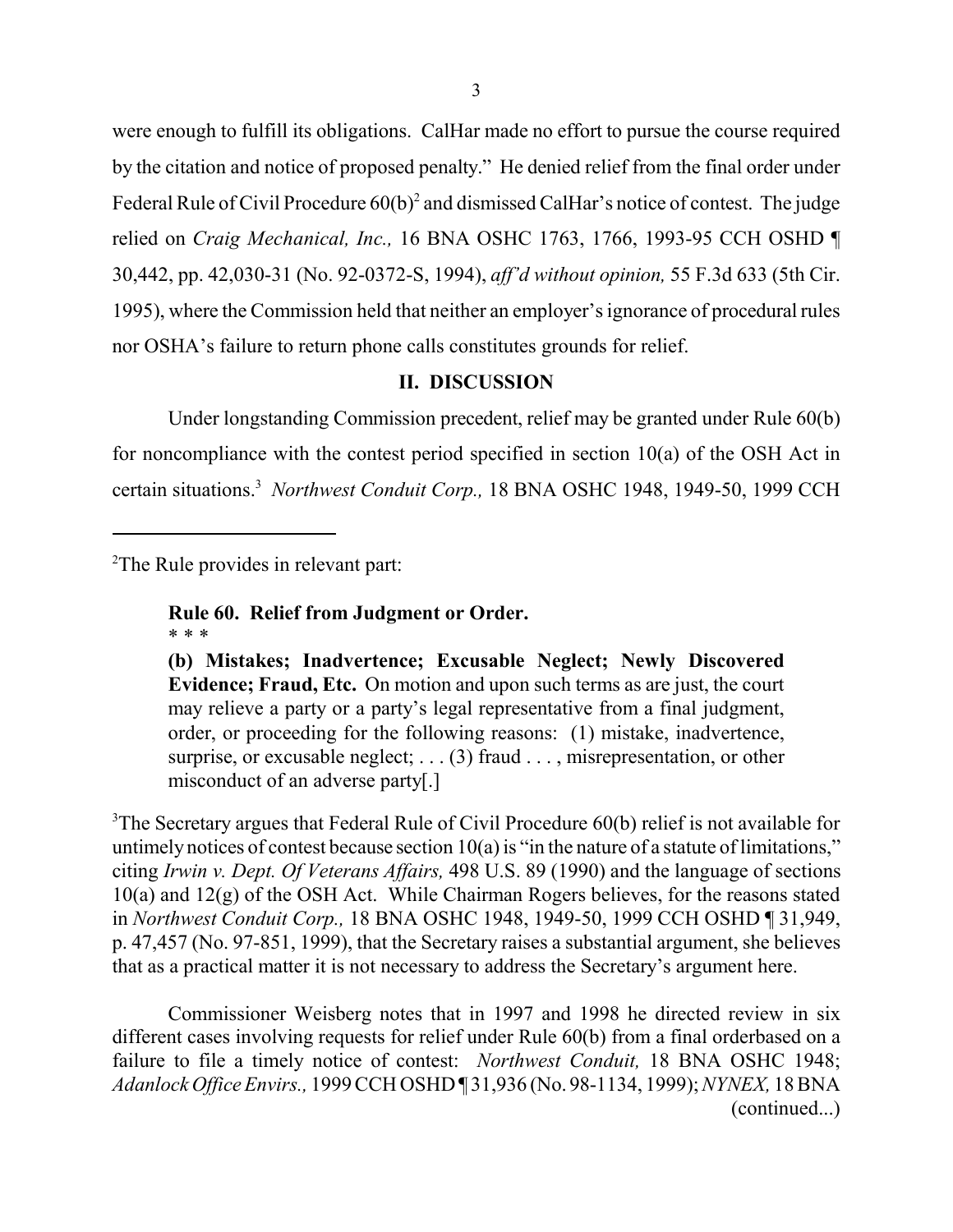OSHD ¶ 31,949, p. 47,457 (No. 97-851, 1999); *Jackson Assocs. Of Nassau,* 16 BNA OSHC 1261, 1264-65, 1993-95 CCH OSHD ¶ 30,140, pp. 41,451-52 (No. 91-438, 1993); *Branciforte Builders, Inc.,* 9 BNA OSHC 2113, 2116-17, 1981 CCH OSHD ¶ 25,591, p. 31,922 (No. 80-1920, 1981). Rule 60(b)(1) provides that relief may be granted from a final order entered due to the party's "mistake, inadvertence, surprise, or excusable neglect." As recently stated by the Commission in *Northwest Conduit*,<sup>4</sup> 18 BNA OSHC at 1950, 1999

 $3$ (...continued)

OSHC 1967, 1999 CCH OSHD ¶ 31,942 (No. 95-1671, 1999); *Russell B. Le Frois Builder, Inc.,* 18 BNA OSHC 1978, 1999 CCH OSHD ¶ 31,950 (No. 98-1099, 1999), *petition for review filed,* No. 00-4057 (2d Cir. March 13, 2000); *CalHar Constr., Inc.,* No. 98-0367 (April 27, 2000); and *Montgomery Sec. Doors & Ornamental Iron, Inc.,* No. 97-1906 (April 27, 2000). In March 1999, the Commission voted to hold oral argument in two of those cases, *Northwest Conduit* and *NYNEX,* to resolve specific questions such as: (1) whether based on *Irwin* the Commission should reexamine its position concerning Rule 60(b) relief; (2) whether, as the Secretary argues, under the OSH Act Section 10(a) final orders are not subject to Rule 60(b) relief; and (3) whether the Supreme Court's interpretation of "excusable neglect" in *Pioneer Inv. Servs. Co. v. Brunswick Assocs. Ltd. Partnership*, 507 U.S. 380 (1993), a 1993 decision which involved a Bankruptcy Act rule, significantly lowered the bar for relief under Rule 60(b) in Commission proceedings. Those two cases were selected for oral argument, an interactive means for exploring and focusing on significant issues, because the parties in those cases were not small companies and were represented by experienced counsel. Commissioner Weisberg notes that during his eightmonth absence from the Commission, his colleagues chose not to hold oral argument and issued decisions in four of those cases without resolving some of these issues. Commissioner Weisberg notes with disappointment that with the Commission's decision in this case and its decision today in *Montgomery Sec. Doors,* neither of which were conducive to oral argument or necessitated addressing these unresolved issues, the Commission will have disposed of all six cases without resolving several important and recurring issues. Moreover, it appears that the statutory issue of whether Rule 60(b) does not apply to Section 10(a) final orders will be resolved by the circuit court in *Russell B. Le Frois Builder* (petition for review was filed by the Secretary in the Second Circuit on March 13, 2000), without any timely input from the Commission. *See Northwest Conduit Corp.,* 18 BNA OSHC 2072, 2076 n.4, 1999 CCH OSHD ¶ 32,027, p. 47,856 n.3 (No. 97-851, 2000) (Weisberg, Commissioner, dissenting).

<sup>4</sup> Commissioner Weisberg was not a member of the Commission at the time *Northwest Conduit* was decided.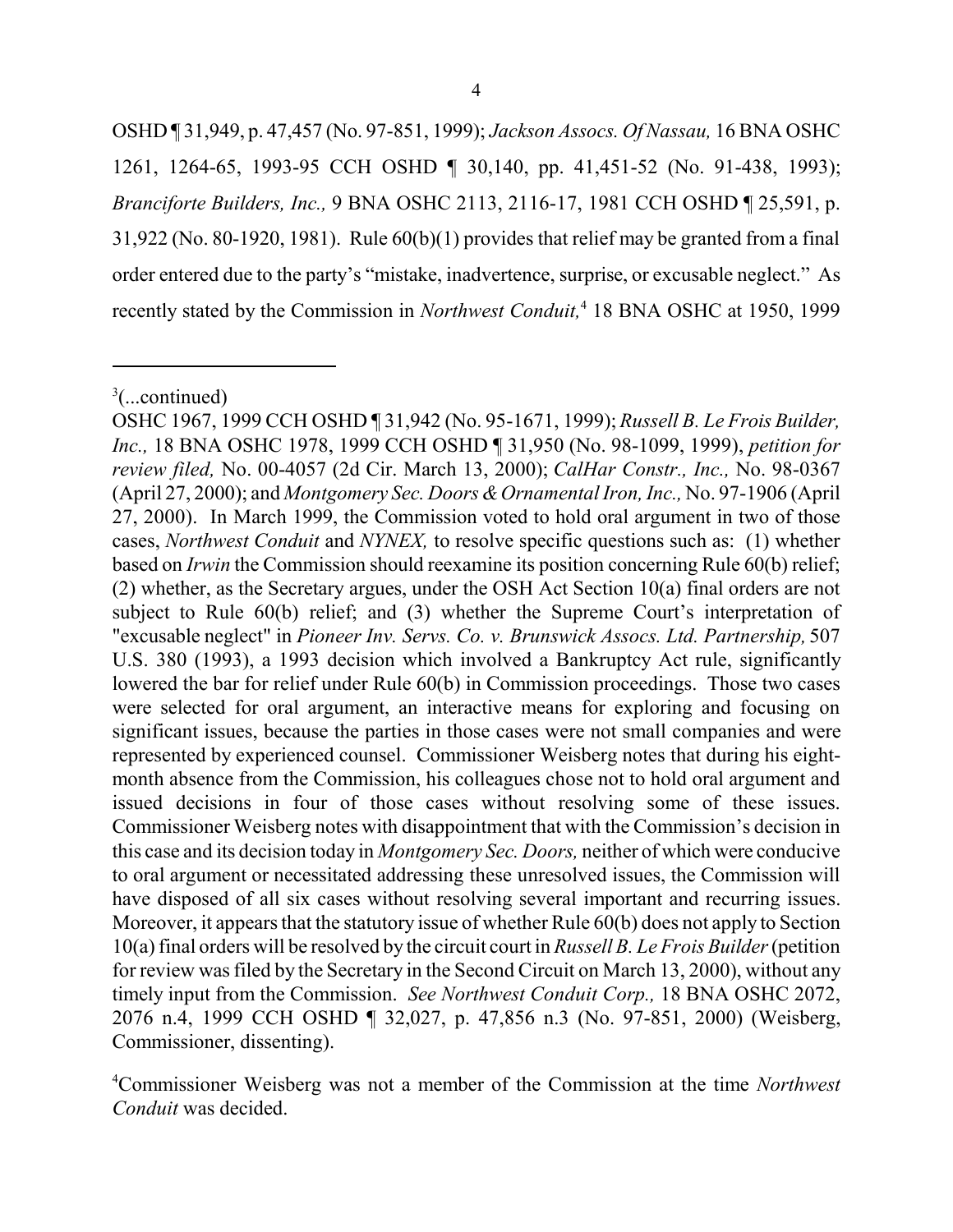CCH OSHD at p. 47,458, the Commission applies the meaning of "excusable neglect" as enunciated by the Supreme Court in *Pioneer Inv. Co. v. Brunswick Assocs. Ltd. Partnership,* 507 U.S. 380 (1993), to Rule 60(b)(1).<sup>5</sup>

Commissioner Weisberg does not fault his dissenting colleague, Commissioner Visscher, for expressing the principled view that CalHar should have its "day in court," that CalHar should have an opportunity to contest the citations issued by OSHA and have the issues in the case decided on the merits. However, Commissioner Weisberg is concerned about the factors that his colleague relies on to support granting 60(b) relief in this case. In addition, he believes that according relief here based on an application of those factors is inconsistent with Commissioner Visscher's position in *NYNEX*, 18 BNA OSHC at 1971-72 (Visscher, Commissioner, concurring), where the Commission declined to grant relief under 60(b). The general policy "in favor of allowing employers an opportunity for a full hearing on the merits" seemingly applies equally to both cases. In *NYNEX*, at the closing conference following OSHA's inspection of the NYNEX local office in Braintree, Massachusetts, the company representative specifically requested that OSHA send the citation to the attention of a particular named individual at the Braintree office. OSHA mailed the citation to NYNEX at its Braintree office, *without addressing it to the requested individual.* As a result, the citation was forwarded to the branch office in New York City, rather than to NYNEX's corporate headquarters, apparently at the direction of a NYNEX employee in (continued...)

<sup>5</sup> Commissioner Weisberg agrees that under *Pioneer* a determination of whether a party's neglect of a deadline is excusable under Rule 60(b)(1) is "at bottom an equitable one, taking account of all relevant circumstances surrounding the party's omission." 507 U.S. at 395. However, he believes that many of the circumstances noted by the Court in *Pioneer* are inapplicable or have little relevance to Commission proceedings under the Occupational Safety and Health Act. For example, in cases involving requests for relief under Rule 60(b) from a final order based on a failure to file a timely notice of contest, it would be extremely rare to find that the Secretary suffered prejudice (was deprived of a fair opportunity to present her case) as a result of a late filing. Similarly, it is unlikely that a late filing in an individual case would have an adverse impact on or disrupt Commission judicial proceedings. Also, it would be hard to imagine a late filing case where an employer willfully acts in bad faith, such as where a company delays filing a notice of contest in order to somehow gain an advantage. Thus, in almost all 60(b) late filing cases before the Commission, it is a given that there is a lack of prejudice to the Secretary or to the interests of efficient judicial administration, combined with a lack of bad faith by the employer. These  $60(b)$  cases involve neglect, and a determination as to whether that neglect is excusable must focus principally on the reason for the delay, including whether it was within the control of the employer.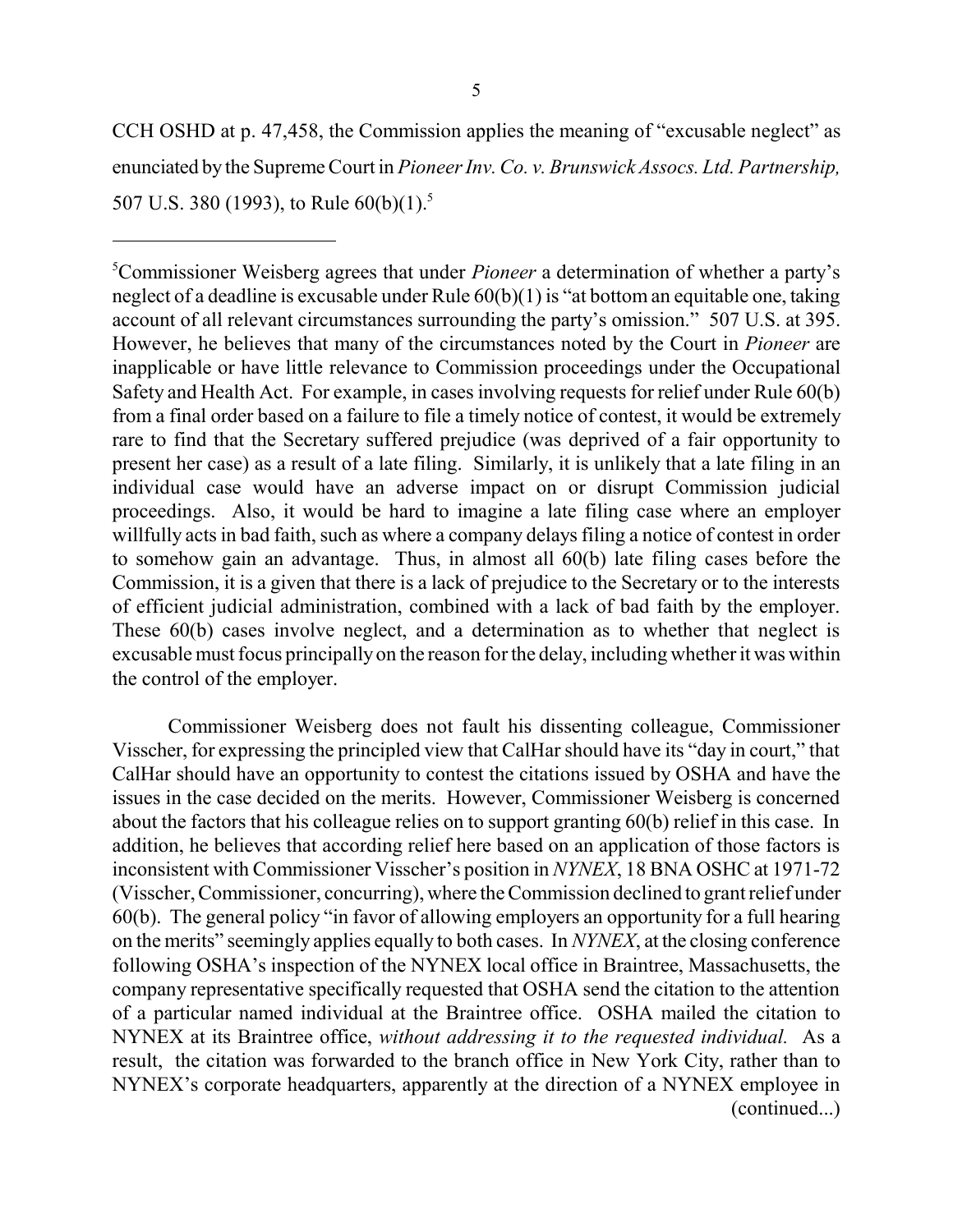A key factor in evaluating whether a party's delay in filing was due to excusable neglect is "the reason for the delay, including whether it was within the reasonable control of the movant." *Id.* at 395. The reasons CalHar gave for the delay here do not withstand close scrutiny. It relies on its employees' belief they had done what they were "supposed to do" by calling OSHA, even though the citation itself informs CalHar that the only way to contest the citation is to notify OSHA in writing within fifteen days that it wants to contest the citation. *See Craig Mechanical,* 16 BNA OSHC at 1766, 1993-95 CCH OSHD at p. 42,030. Indeed, CalHar's employees admit that they "put [the citation] aside" because they were busy. CalHar's approach in meeting the time deadline for filing a notice of contest is further reflected in the fact that even after OSHA's regional office informed CalHar on February 25, 1998 that the contest period had expired, it waited until March 4, 1998 to draft and file a notice of contest, a delay for which it has provided no explanation. Clearly, CalHar's delay in filing its notice of contest was within its reasonable control. In these circumstances, we find that CalHar's neglect of an important business matter was not

5 (...continued)

Braintree. The notice of contest was filed 20 days late.

In *NYNEX* there was no suggestion that the company acted in bad faith or that it attempted to avoid its obligations to respond to the citation. In fact, the company took steps pre-citation to assure that the citation was timely and properly handled by asking OSHA to mail the citation to the attention of a particular individual, something which OSHA failed to do. This was a far more significant omission by OSHA than its failure to return a single phone call here. Thus, in many ways *NYNEX* is a stronger case for 60(b) relief than *CalHar.* There was also no evidence in *NYNEX* that the Secretary was prejudiced by the late filing or that it impeded efficient judicial administration. Yet the Commission denied NYNEX its "day in court" simply because the company had failed to provide evidence as to its procedures for handling important documents in its New York City branch office, the location to which the citation was incorrectly forwarded *solely* as a result of OSHA's failure to address the citation *in the manner specifically requested by the company. Compare Russell B. LeFrois Builder,* 18 BNA OSHC at 1980, 1999 CCH OSHD at p. 47,462 (Commission granted 60(b) relief notwithstanding flawed mail procedure, finding highly unusual, inadvertent error by company employee who picked up mail to be excusable neglect).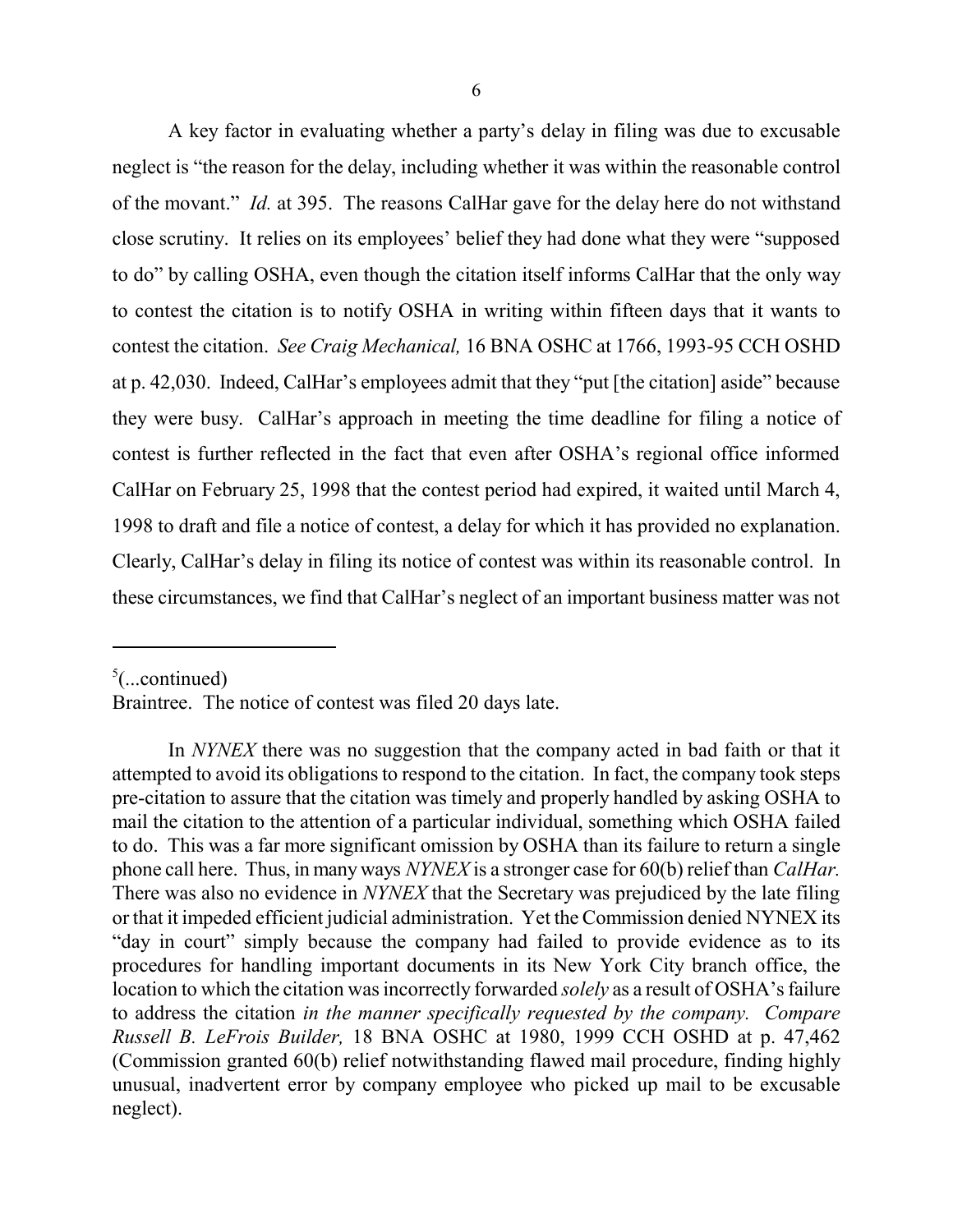excusable under Rule 60(b)(1). *See id.* at 1765 (employers must exercise some degree of diligence); *E.K. Constr. Co.,* 15 BNA OSHC 1165, 1166, 1991-93 CCH OSHD ¶ 29,412, p. 39,637 (No. 90-2460, 1991) (delay due to deficient office procedures does not merit relief). Rule  $60(b)(3)$  provides that relief may be granted from a final order entered due to "fraud . . . , misrepresentation, or other conduct of an adverse party." *See Craig Mechanical,* 16 BNA OSHC at 1766, 1993-95 CCH OSHD at p. 42,030 (equating Rule 60(b)(3) with equitable tolling as described in *Atlantic Marine, Inc. v. OSHRC,* 524 F.2d 476 (5th Cir. 1975)). Relief may be granted under this provision where an OSHA representative conveys information that contradicts or misrepresents the citation. *Id.;* 1993- 95 CCH OSHD at p. 42,030-31(and cases cited therein). Here, we note that OSHA only took a message regarding a return call and provided no substantive information regarding a procedural requirement. As the Commission held in *Craig Mechanical,* OSHA's failure to return a phone call does not rise to a level of conduct sufficient to warrant relief under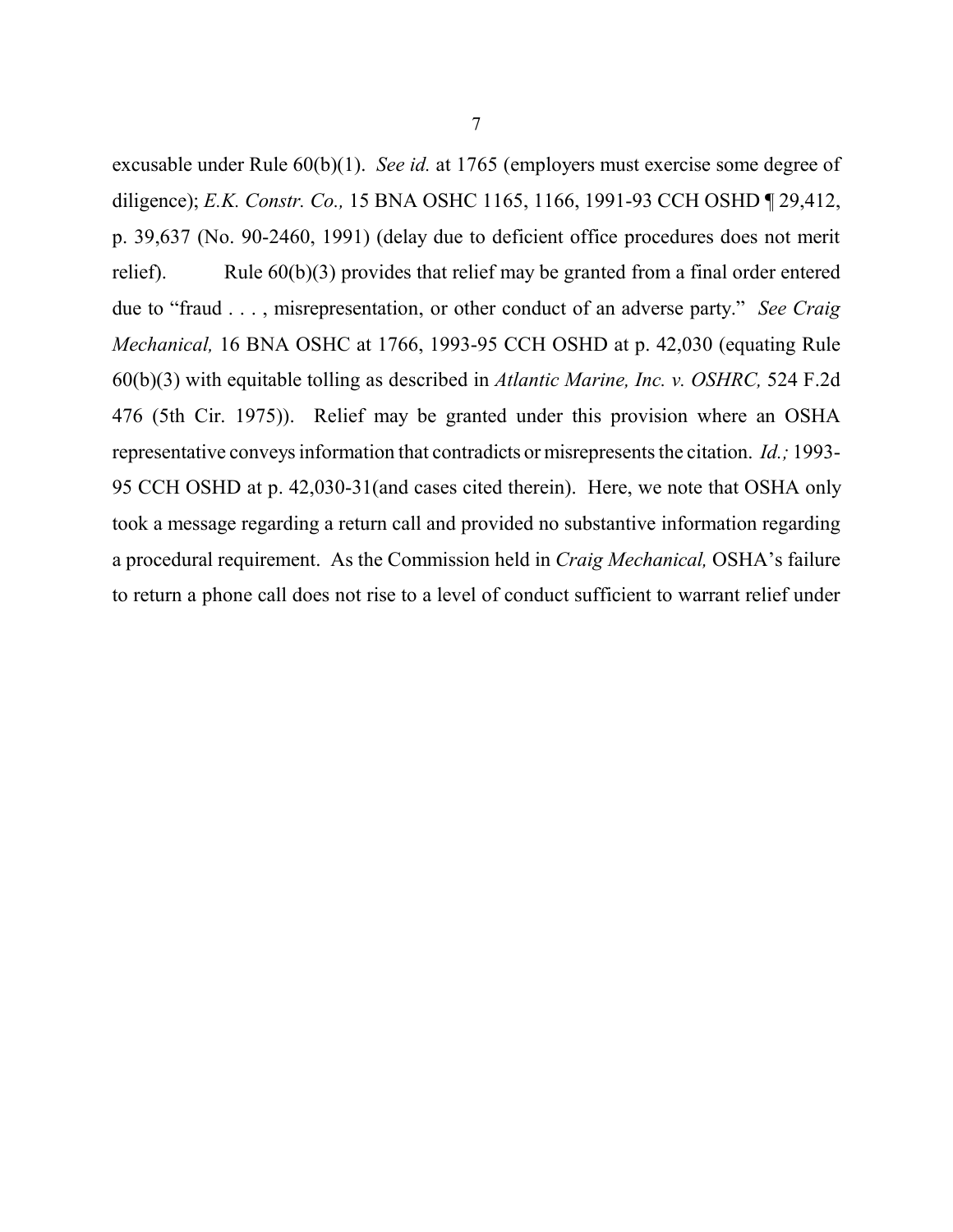Rule 60(b)(3).6 *See id.*, 1993-95 CCH at pp. 42,030-31.

#### **III. ORDER**

<sup>6</sup> Commissioner Weisberg notes that Judge Schwartz stated in his decision that the facts in this case are virtually identical to those in *Craig Mechanical*, and the judge made specific reference to then Chairman Weisberg's footnote in *Craig Mechanical Inc.,* 16 BNA OSHC 1763, 1766 n.9, 1993-95 CCH OSHD ¶ 30,442, p. 42,030 n.9. (No. 92-0372-S, 1994). In that footnote he expressed his hope and expectation that the conduct experienced by Craig would not occur in the future, and he noted that "while the customer is not always right, the customer does have a right to have phone calls to OSHA responded to promptly and courteously." Commissioner Weisberg is deeply disappointed by OSHA's apparent failure to return CalHar's phone call, particularly in light of ongoing reinvention efforts at OSHA. Nevertheless, noting that it involved but *one* apparently unreturned phone call and that this is the first such incident to come to the Commission's attention since *Craig Mechanical* issued in 1994, Commissioner Weisberg does not believe that this failure by OSHA to return a phone call constitutes grounds for relief under Rule 60(b)(3). Finally, Commissioner Weisberg shares the judge's concern and wonderment as to how many other employers may have found themselves in the same position as a result of OSHA's failure to return phone calls, but when presented with a debt collection letter from OSHA, decided to throw in the towel. Accordingly, he would support efforts to determine the answer to this question posed by the judge.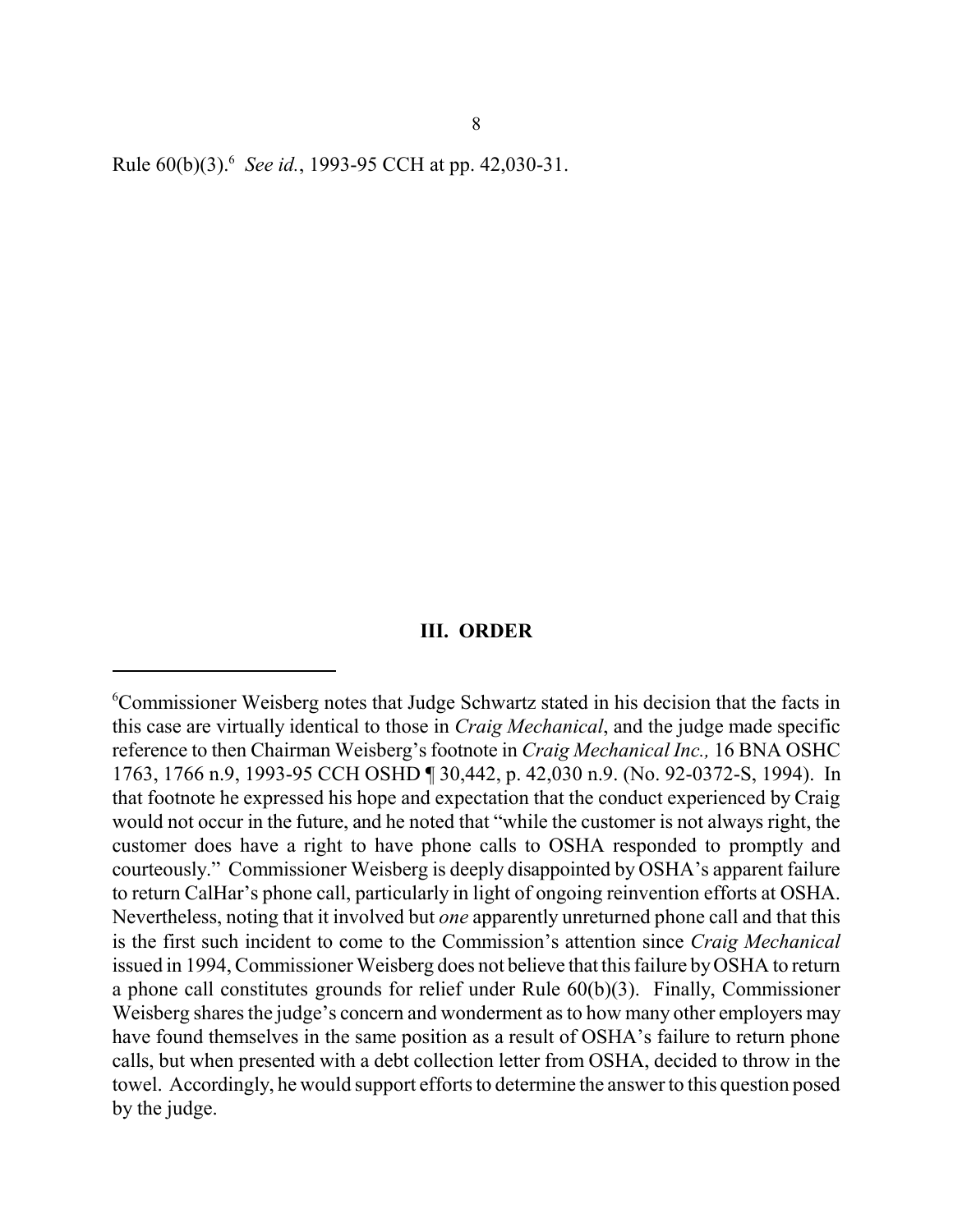Accordingly, we find that CalHar's notice of contest was not timely filed, and we affirm the judge's finding that CalHar is not entitled to relief.

 $\sqrt{s/}$ 

Thomasina V. Rogers Chairman

 $/s/$ 

 $\frac{S}{S}$ Stuart E. Weisberg Commissioner

Dated: April 27, 2000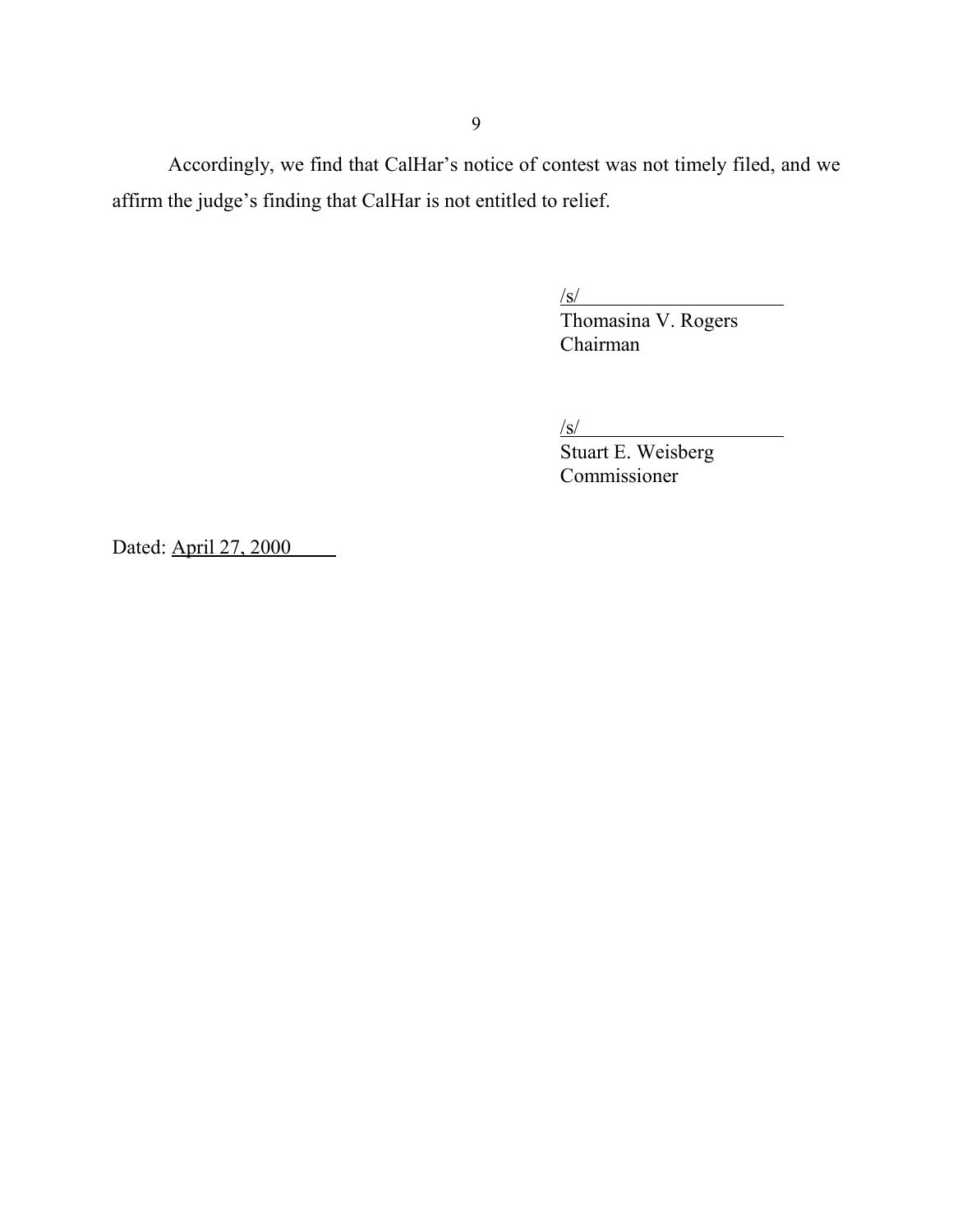VISSCHER, Commissioner, dissenting:

The issue in this case is simply whether CalHar will be allowed to have its "day in court" -- the opportunity to contest and have decided on the merits the citations that it received from OSHA. I believe that we can and should give CalHar that opportunity.

The long-standing precedent of the Commission is that Federal Rule of Civil Procedure 60(b) applies to section 10(a) final orders. Thus I agree with the majority's decision to apply rule 60(b)(1) to CalHar's motion. I also agree with the majority that the applicable guidelines for what constitutes "excusable neglect" under Rule 60(b)(1) are those stated in *Pioneer,* 507 U.S. at 395:

With regard to [whether] a party's neglect of a deadline is excusable, ... we conclude that the determination is at bottom an equitable one, taking account of all relevant circumstance surrounding the party's omission. These include, as the Court of Appeals found, the danger of prejudice to the [opposing party], the length of the delay and its potential impact on judicial proceedings, the reason for the delay, including whether it was within the reasonable control of the movant, and whether the movant acted in good faith.

*See also United States v. Clark,* 51 F.3d 42, 43 (5th Cir. 1995) ("the concept of excusable neglect is 'somewhat elastic' and may include 'inadvertent delays'").

In this case, CalHar received the citation by certified mail on January 29. Office employee Rhonda Ferguson called OSHA's Dallas area office for advice the next day because she found the requirements as stated in the citation materials "very confusing." After being put on hold and disconnected twice, an OSHA receptionist took her name and number and said that someone would call her back. Ms. Ferguson testified that she temporarily put the citation aside while awaiting the return call from OSHA. However, no call came from OSHA. On February 23, after the fifteen-day notice of contest period had expired, Ms. Ferguson and her co-worker Callaham thought of the OSHA citations again and began making more calls to find out "what we were supposed to do." At that time she spoke to Mr. Villarreal, who informed her that it was now too late to contest the citation. CalHar then filed a notice of contest on March 4, which was still less than three weeks after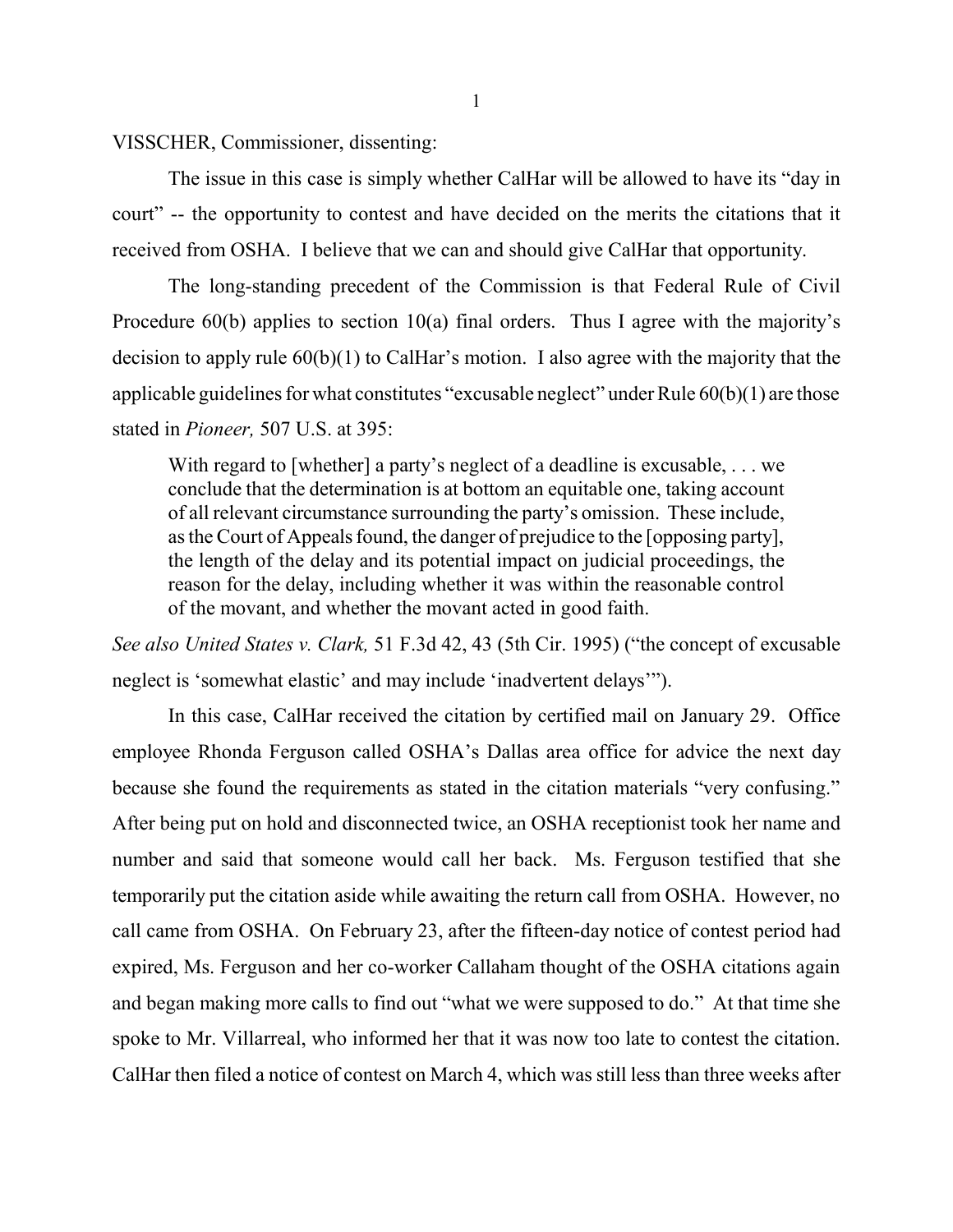the fifteen-day working day period provided for in section 10(a) of the OSH Act.

CalHar neither attempted to avoid its obligation to respond to the citations, nor did it ignore the citations. Instead it contacted the local OSHA office for assistance. OSHA promised to return CalHar's phone calls, but failed to do so. It was certainly reasonable for CalHar to expect that OSHA would return its phone call, as was promised. By the time CalHar again called for assistance, the statutory time for contesting the citations had expired. I therefore see no lack of good faith here, at least on the part of CalHar.<sup>7</sup> Indeed, Judge Schwartz specifically found that the explanation of these events provided by CalHar's witnesses was credible.

The judge found that *Craig Mechanical* was controlling and so denied CalHar's motion for relief. I agree with Judge Schwartz that there are similarities between the two cases, but I would distinguish *Craig Mechanical* on two grounds. First, the *Craig Mechanical* decision failed to consider the more flexible interpretation of "excusable neglect" initiated by the Supreme Court in *Pioneer*, an interpretation that was recently followed by the Commission in *Russell B. Le Frois Builder,* 18 BNA OSHC 1978, 1979-80, 1999 CCH OSHD ¶ 31,950, and *Northwest Conduit*, 18 BNA OSHC at 1950, 1999 CCH OSHD at p. 47,458. Second, in *Craig Mechanical*, the employer apparently waited until he received a penalty collection notice from OSHA before following up its previously unreturned phone calls, and therefore did not file a notice of contest until after he received several such penalty collection notices, five months after receiving the citations. The Commission noted the significance of that fact in denying relief to Craig Mechanical. In contrast, CalHar did not wait to receive a penalty collection notice before contacting OSHA, and the lateness of its notice of contest was a matter of days rather than months.

<sup>7</sup> As Commissioner Weisberg notes, CalHar's treatment by the Dallas OSHA office in not having its phone calls returned bears unfortunate similarity to the actions by the Houston Area office's failure to return a similar phone call that led to the late-filing in *Craig Mechanical*.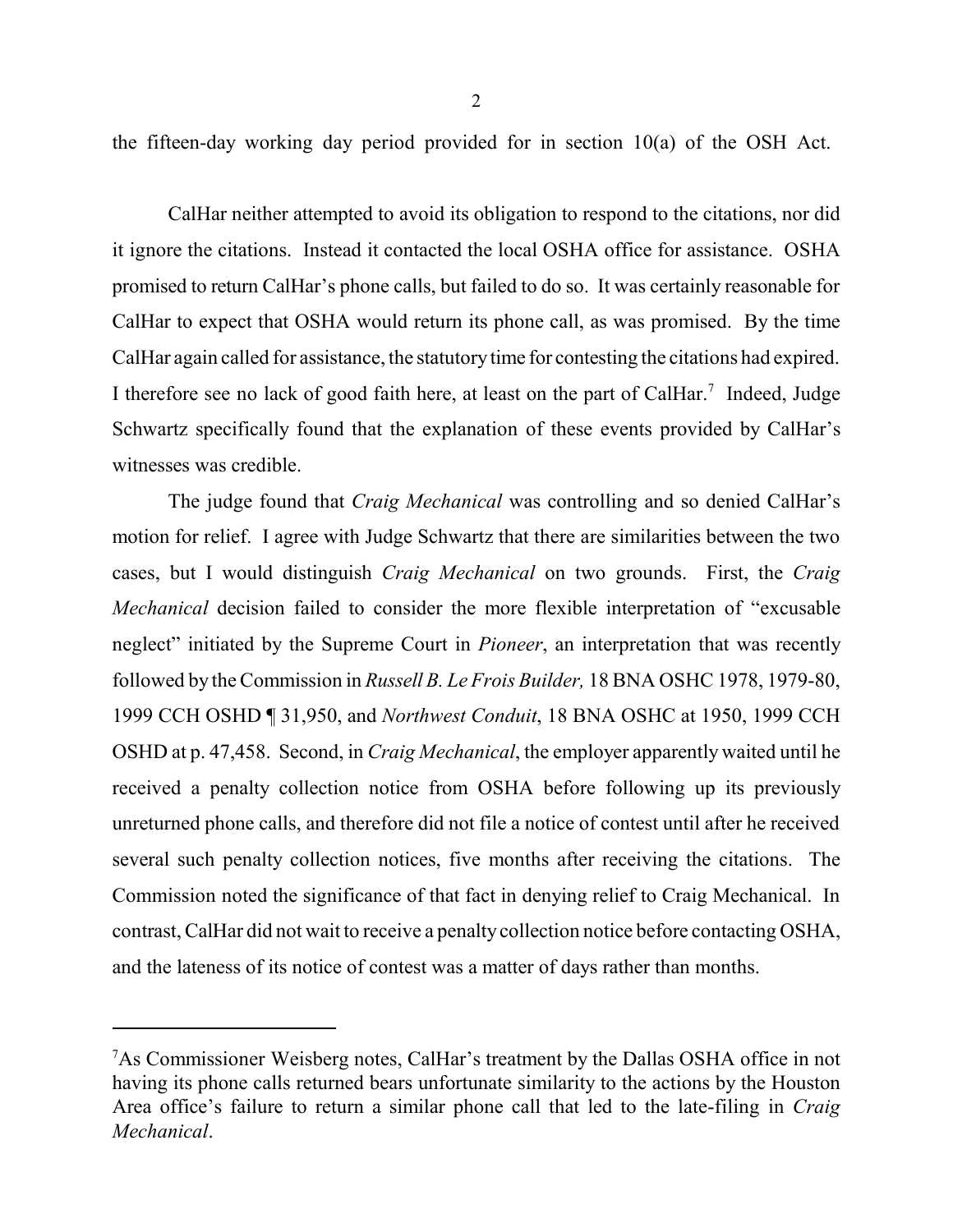In the past the Commission has stated that its policy is "in favor of allowing employers an opportunity for a full hearing on the merits." *Elmer Constr. Corp.*, 12 BNA OSHC 1002, 1003, 1984-85 CCH OSHD 27,050, p. 34,845 (No. 83-40, 1984) (rationale for accepting a late-filed notice of contest). Similarly, both the Commission and the Fifth Circuit Court of Appeals, to which this case is appealable, have shown an antagonism toward the dismissal of our cases on procedural grounds, because such dismissal deprives the parties of a resolution of contested citations on the merits. *See, e.g., Stephenson Enterprises Inc. v. Marshall*, 578 F.2d 1021, 1023 (5th Cir. 1978) (Secretary's failure to issue citations with reasonable promptness); *Atlantic Marine, Inc. v. OSHRC,* 524 F.2d 476, 478 (5th Cir. 1975) (employer's failure to file timely notice of contest); *Arkansas Abatement Services Corp*., 17 BNA OSHC 1163, 1164, 1995 CCH OSHD ¶ 30,729, p. 42,659 (No. 94-2210, 1995) (preference for a hearing on the merits rather than procedural dismissal of a *pro se* employer's notice of contest); *Better Baked Foods, Inc.*, 10 BNA OSHC 1382, 1383, 1982 CCH OSHD ¶ 25,873, p. 32,366 (No. 80-3089, 1982) ("a decision on the merits rather than on a procedural flaw is favored").

Since the law clearly permits us to do so, $8$  I would grant CalHar's motion for relief from its late filed notice of contest in accordance with the Commission's preference for allowing cases to be considered on the merits.

> $\sqrt{s/}$ Gary L. Visscher Commissioner

Date: April 27, 2000

<sup>8</sup> The Secretary argues that CalHar failed to state a meritorious defense, citing *Pease v. Pakhoed Corp.,* 980 F.2d 995, 998 (5th Cir. 1993) for the proposition that such a failure is fatal to CalHar's motion for relief. However, *Pease* was decided before *Pioneer* and the Court in *Pioneer* did not emphasize this requirement. Furthermore, when the parties were before Judge Schwartz, CalHar's witness denied the allegation that the truck in question was not equipped with a back-up alarm. Particularly considering CalHar's *pro se* status, I would find that this general denial did state a meritorious defense.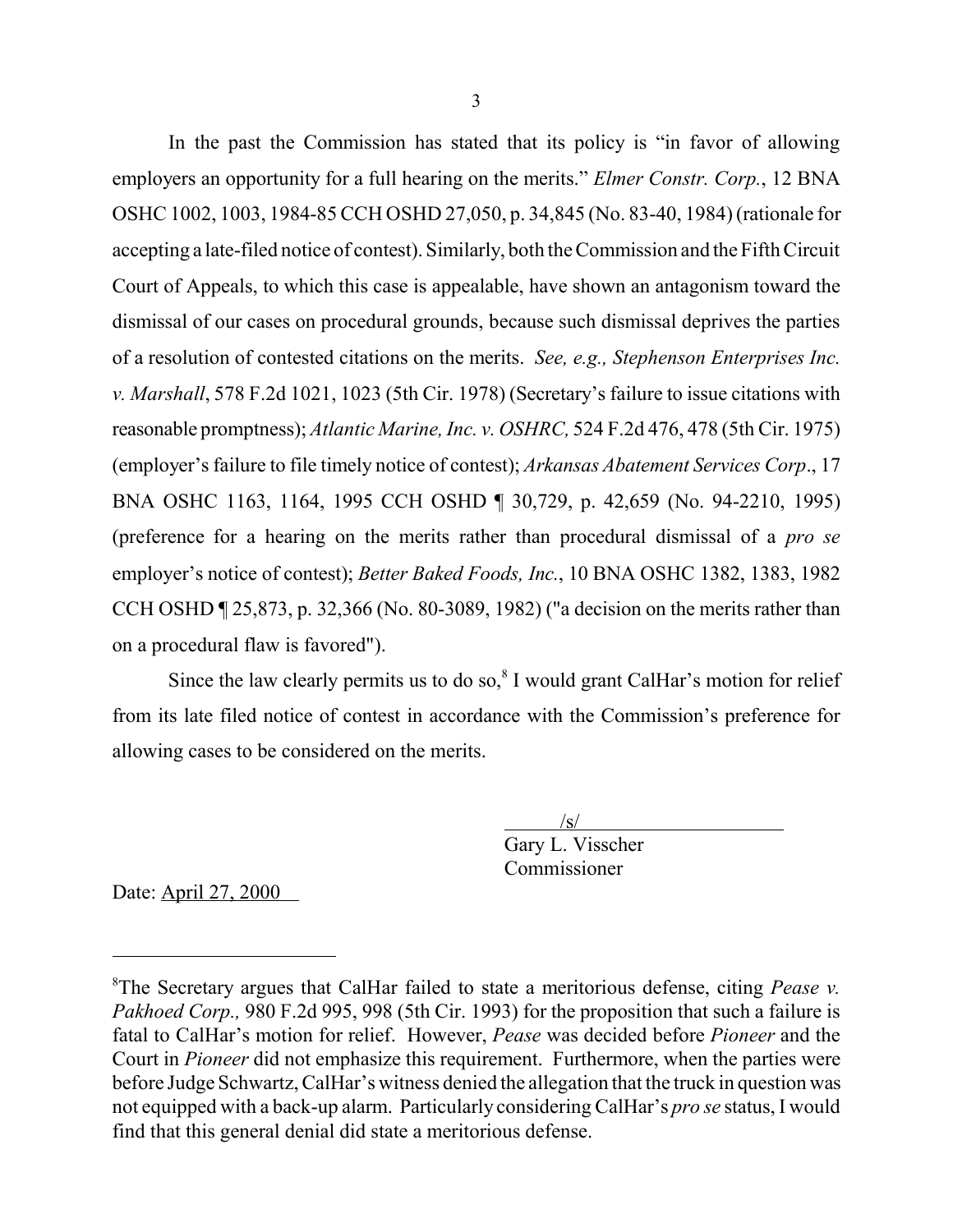### SECRETARY OF LABOR,

Complainant,

v. SOUTH STATE OF STREET NO. 98-0367

CALHAR CONSTRUCTION, INC and its successors,

Respondent.

### APPEARANCES:

For the Complainant: Suzanne F. Dunne, Esq., Office of the Solicitor, U.S. Department of Labor, Dallas, Texas

For the Respondent: Margrete A. Callaham, Rhonda G. Ferguson, CalHar Construction, Inc., Richardson, Texas

Before: Administrative Law Judge: Stanley M. Schwartz

#### **DECISION AND ORDER**

This proceeding arises under the Occupational Safety and Health Act of 1970 (29 U.S.C. Section 651 *et seq.*; hereafter called the "Act").

Respondent, CalHar Construction Company (CalHar), at all times relevant to this action maintained a place of business at 901 Legacy Drive, Plano, Texas. On November 6, 1997 the Occupational Safety and Health Administration (OSHA) conducted an inspection of CalHar's Plano work site. As a result of that inspection, on January 28, 1998, CalHar was issued citations alleging violations of the Act together with proposed penalties. The citations were served on CalHar, by certified mail, on January 29, 1998 (Tr. 8-9; Exh. G-1). On March 4, 1998, CalHar filed a notice of contest. Complainant moves to dismiss the notice of contest, arguing that the notice was not filed within the 15 day period allowed under §10(a) of the Act, thus depriving the Commission of jurisdiction over the matter.

Commission precedent allows for the consideration of CalHar's late notice of contest as a motion for relief from judgment under F.R.C.P. 60(b)*. Keefe Earth Boring Company, Inc*., 14 BNA OSHC 2187, 1991-93 CCH OSHD ¶29,277 (No. 88-2521, 1991). Rule 60(b)(1) allows for such relief in cases of mistake, inadvertence, surprise, or excusable neglect; Rule 60(b)(3) allows for the equitable tolling of filing dates in cases where the late filing is caused by an adverse party's misconduct or misrepresentation.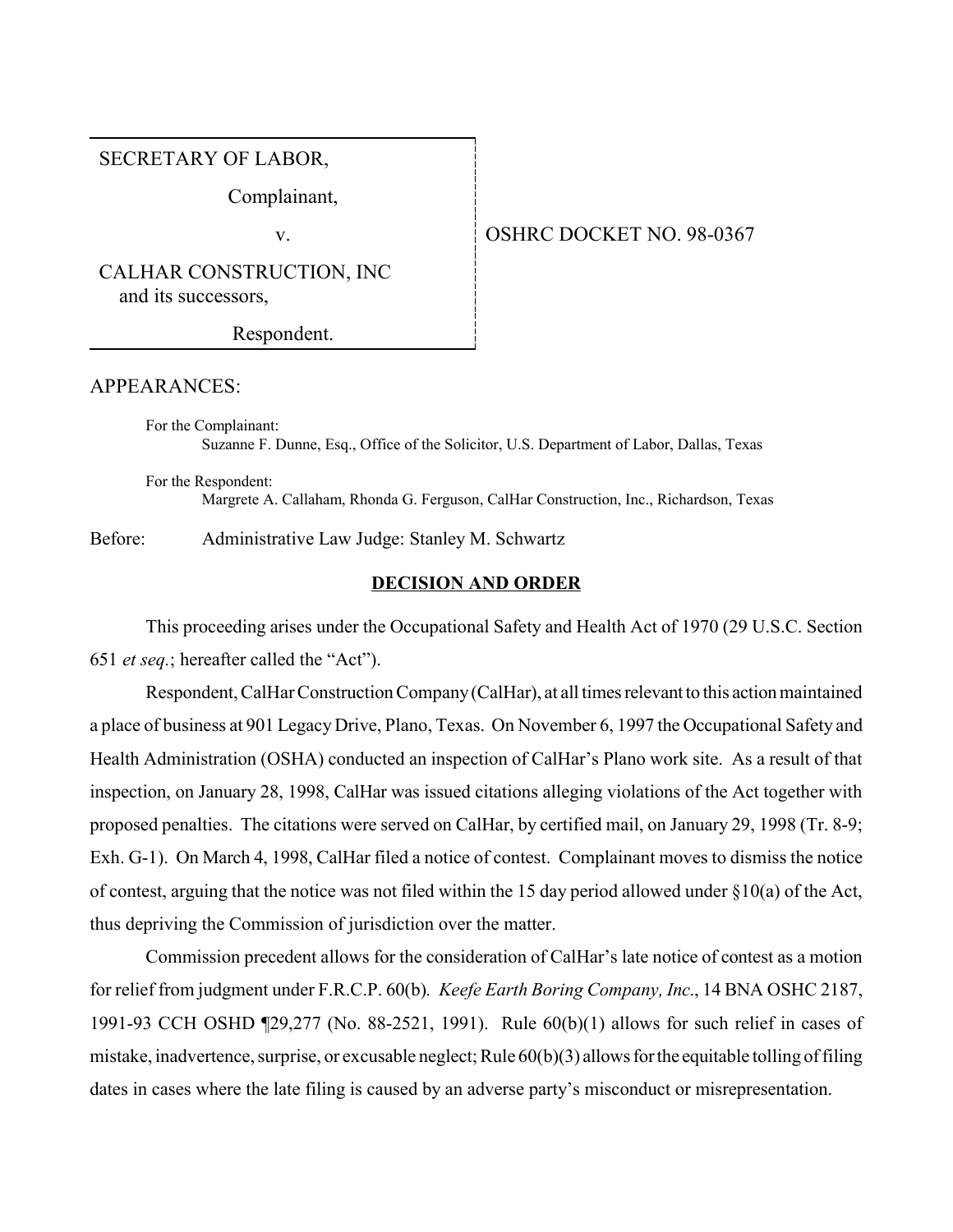On May 18, 1998, a hearing was held in Dallas, Texas, on the issues raised by CalHar's late notice of contest. This matter is now ready for disposition.

#### **Facts**

The Citation and Notification of Penalty states:

. . .You must abate the violations referred to in this Citation by the dates listed and pay the penalties proposed, unless within 15 working days (excluding weekends and Federal holidays) from your receipt of this Citation and Notification of Penalty you mail a notice of contest to the U.S. Department of Labor Area Office at the address shown above.. . .

\* \* \*

**Right to Contest** - You have the right to contest this Citation and Notification of Penalty. You may contest all citation items or only individual items. You may also contest proposed penalties and/or abatement dates without contesting the underlying violations. **Unless you inform the Area Director in writing that you intend to contest the citation(s) and/or proposed penalty(ies) within 15 working days after receipt, the citation(s) and the proposed penalty(ies) will become a final order of the Occupational Safety and Health Review Commission and may not be reviewed by any court or agency.**

Rhonda Ferguson testified that she read the OSHA citation when she received it, but found it confusing (Tr. 30). Ferguson testified that she telephoned OSHA's offices to ask for information on how to proceed in the matter (Tr. 14, 20). Ferguson stated that she was put on hold, and then disconnected; she called back and was disconnected a second time (Tr. 20-21). When Ferguson called back a third time, the receptionist took her name and number and told her that someone would call her back (Tr. 21). OSHA did not return Ferguson's call (Tr. 21). On February 25, 1998, Ferguson called again, and spoke with a Mr. Villarreal, in the Dallas regional office, who told her that it was too late to contest the citations (Tr. 21-22).

Ferguson admitted that CalHar retains a corporate attorney, who was aware of the inspection, which was initiated as the result of a fatality, and the citation (Tr. 31-32). Ferguson stated that the citation was not referred to the attorney, however, because "that's not what he does" (Tr. 33). Ferguson testified that she thought she was doing the right thing in contacting the OSHA office for guidance (Tr. 33).

Margrete Callaham testified that CalHar has a four-girl office, and that they are very busy (Tr. 33). They believed that in calling OSHA they were adequately pursuing the matter (Tr. 33).

### **Discussion**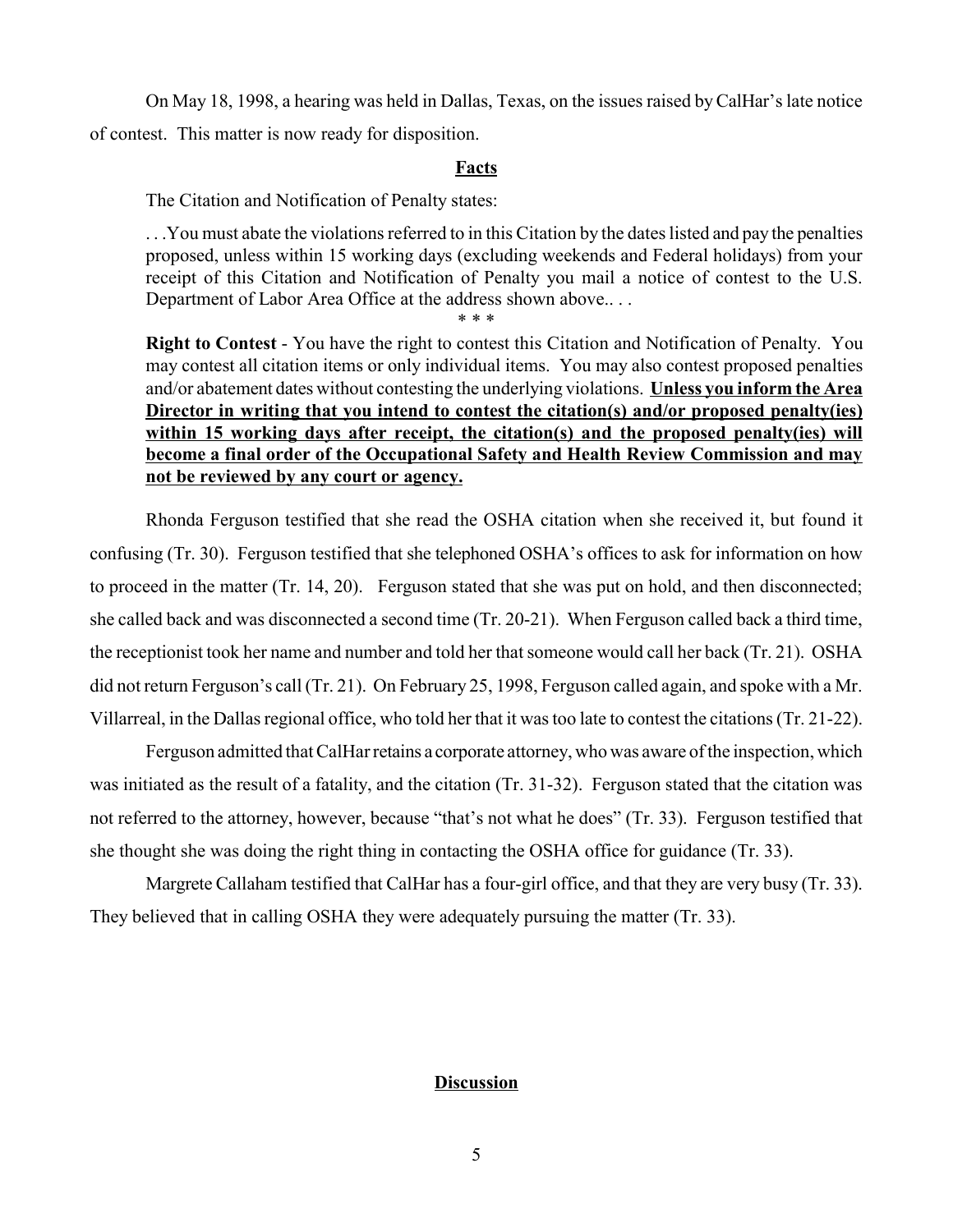The question of the timeliness of a Respondent's notice of contest arose in a strikingly similar, if not identical, fact situation in *Craig Mechanical, Inc.* (Craig) 16 BNA OSHC 1763 (No. 92-0372-S, 1994) In Craig, this judge granted relief to the employer concluding that the failure to timely file a written notice of contest within the 15 day statutory period resulted from excusable neglect under Rule 60(b)(1). The Commission majority reversed my decision specifically holding that OSHA's failure to call back an employer who repeatedly called the area office to contest an OSHA citation, did not constitute a basis to grant relief under Rule 60(b). The Commission found that OSHA's carelessness did not rise to the level of misconduct required by Rule 60(b)(3). *Id*. at 1766. The Commission further found that the employer's failure to submit the required written notice of conduct was not excusable because the citation form itself contained all the information the employer needed to contest the alleged violations. *Id.* at 1765. The United States Court of Appeals for the 5th Circuit, which also has jurisdiction over CalHar, affirmed the Commission's disposition in an unpublished decision.

The facts in this case are virtually identical to those in Craig. Though in receipt of written instructions, CalHar believed that its telephone calls to OSHA were enough to fulfill its obligations. CalHar made no effort to pursue the course required by the citation and notice of proposed penalty. The Commission's opinion in Craig is directly on point. As a trial judge, I must adhere to Commission precedent, unless the case is distinguishable on other grounds. Such is not the case here, and therefore CalHar's 60(b) motion must be denied.

Normally my discussion would end here. However, it is noted that Chairman Weisberg in Craig, specifically referred to OSHA's "careless and unresponsive treatment" of employers. He expressed his hope and expectation that the conduct experienced by Craig would not occur in the future. He noted that while the customer is not always right, the customer does have a right to have phone calls to OSHA responded to promptly and courteously.

This concern by the Commission for fairness to all parties is exemplified by the very proceeding under which this case was heard, i.e. E-Z Trial Rules. This procedure has been well received by all parties before the Commission. In my view this case is a perfect opportunity for the Commission to reexamine its holding in Craig. The failure of OSHA to return phone calls has occurred again and like Craig, CalHar has been denied an opportunity to be heard on the merits of its case. The undersigned judge wonders how many other employers may have found themselves in the same position but when presented with a debt collection letter from OSHA, decided to throw in the towel.